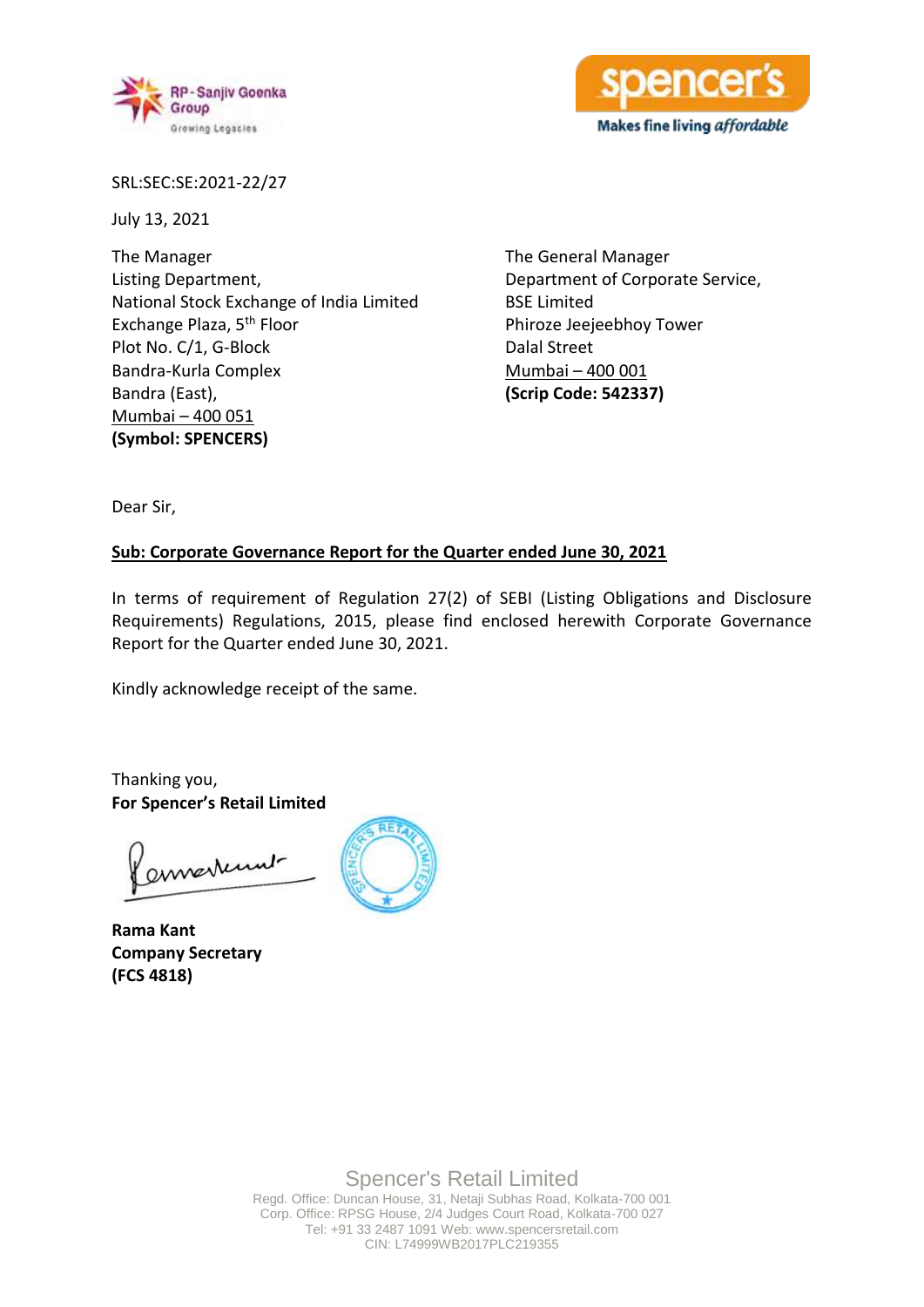**Annex-I**



| I. Composition of Board of Directors                       |                                 |                       |                                       |               |                               |                          |                          |               |                 |                       |                       |                              |
|------------------------------------------------------------|---------------------------------|-----------------------|---------------------------------------|---------------|-------------------------------|--------------------------|--------------------------|---------------|-----------------|-----------------------|-----------------------|------------------------------|
| <b>Title</b>                                               | Name of the Director  PAN & DIN |                       | Category (Chairperson/Executive/Non-  | Date of Birth | Initial Date of   Date of Re- |                          | Date of                  | <b>Tenure</b> | No of           | No of Independent     | Number of             | No of post of                |
|                                                            |                                 |                       | <b>Executive/Independent/Nominee)</b> |               | Appointment   appointment     |                          | <b>Cessation</b>         | (Months)      | Directorship in | Directorship in       | memberships in        | <b>Chairperson in Audit/</b> |
|                                                            |                                 |                       |                                       |               |                               |                          |                          |               | listed entities | listed entities       | Audit/Stakeholder     | <b>Stakeholder</b>           |
|                                                            |                                 |                       |                                       |               |                               |                          |                          |               | including this  | including this listed | Committee(s)          | <b>Committee held in</b>     |
|                                                            |                                 |                       |                                       |               |                               |                          |                          |               | listed entity   | entity                | including this listed | listed entities including    |
|                                                            |                                 |                       |                                       |               |                               |                          |                          |               | [Regulation     | [Regulation           | entity                | this listed entity           |
|                                                            |                                 |                       |                                       |               |                               |                          |                          |               | $17(A)$ ]       | $(17)(A)(1)$ ]        | [Regulation 26(1)]    | [Regulation 26(1)]           |
|                                                            |                                 |                       |                                       |               |                               |                          |                          |               |                 |                       |                       |                              |
| Mr.                                                        | Sanjiv Goenka                   | AEFPG4689G & 00074796 | Chairperson / Non Executive           | 29.01.1961    | 14.11.2018                    |                          | $\overline{\phantom{a}}$ | <b>NA</b>     |                 | $\theta$              | $\mathfrak{b}$        |                              |
| Mr.                                                        | Shashwat Goenka                 | AOUPG0553L & 03486121 | Non Executive                         | 12.04.1990    | 14.11.2018                    |                          | $\overline{\phantom{a}}$ | <b>NA</b>     |                 | $\left($              |                       |                              |
| Ms.                                                        | Rekha Sethi                     | APLPS9964D & 06809515 | Independent / Non Executive           | 04.11.1963    | 14.11.2018                    | $\overline{\phantom{a}}$ | 13.11.2023               | 31            |                 |                       |                       |                              |
| Mr.                                                        | Pratip Chaudhuri                | AAGPC0974K & 00915201 | Independent / Non Executive           | 12.09.1953    | 14.11.2018                    | $\overline{\phantom{a}}$ | 13.11.2023               | 31            |                 |                       | Ō                     |                              |
| Mr.                                                        | <b>Utsav Parekh</b>             | AGHPP4467H & 00027642 | Independent / Non Executive           | 28.08.1956    | 14.11.2018                    | $\sim$                   | 13.11.2023               | 31            |                 |                       |                       |                              |
| Mr.                                                        | Debanjan Mandal                 | AANPM6755B & 00469622 | Independent / Non Executive           | 26.08.1973    | 11.02.2019                    | $\sim$                   | 10.02.2024               | 28            |                 |                       | <sub>n</sub>          |                              |
| Mr.                                                        | Devendra Chawla                 | ABSPC4611L & 03586196 | Executive                             | 13.04.1972    | 11.02.2019                    | $\overline{\phantom{0}}$ | 10.02.2022               | <b>NA</b>     |                 | $\Omega$              |                       |                              |
| Mr.                                                        | Rahul Nayak                     | ACMPN0973H & 06491536 | Executive                             | 24.10.1976    | 14.11.2018                    |                          | 13.11.2021               | <b>NA</b>     |                 | $\Omega$              |                       |                              |
| <b>Whether Regular Chairperson appointed</b>               |                                 |                       | Yes                                   |               |                               |                          |                          |               |                 |                       |                       |                              |
| Whether Chairperson is related to Managing Director or CEO |                                 |                       | N <sub>o</sub>                        |               |                               |                          |                          |               |                 |                       |                       |                              |

# **SPENCER'S RETAIL LIMITED**

# **Corporate Governance Report for the Quarter and Year ended on June 30, 2021**

**1. Name of Listed Entity : Spencer's Retail Limited 2. Quarter and year ended : June 30, 2021**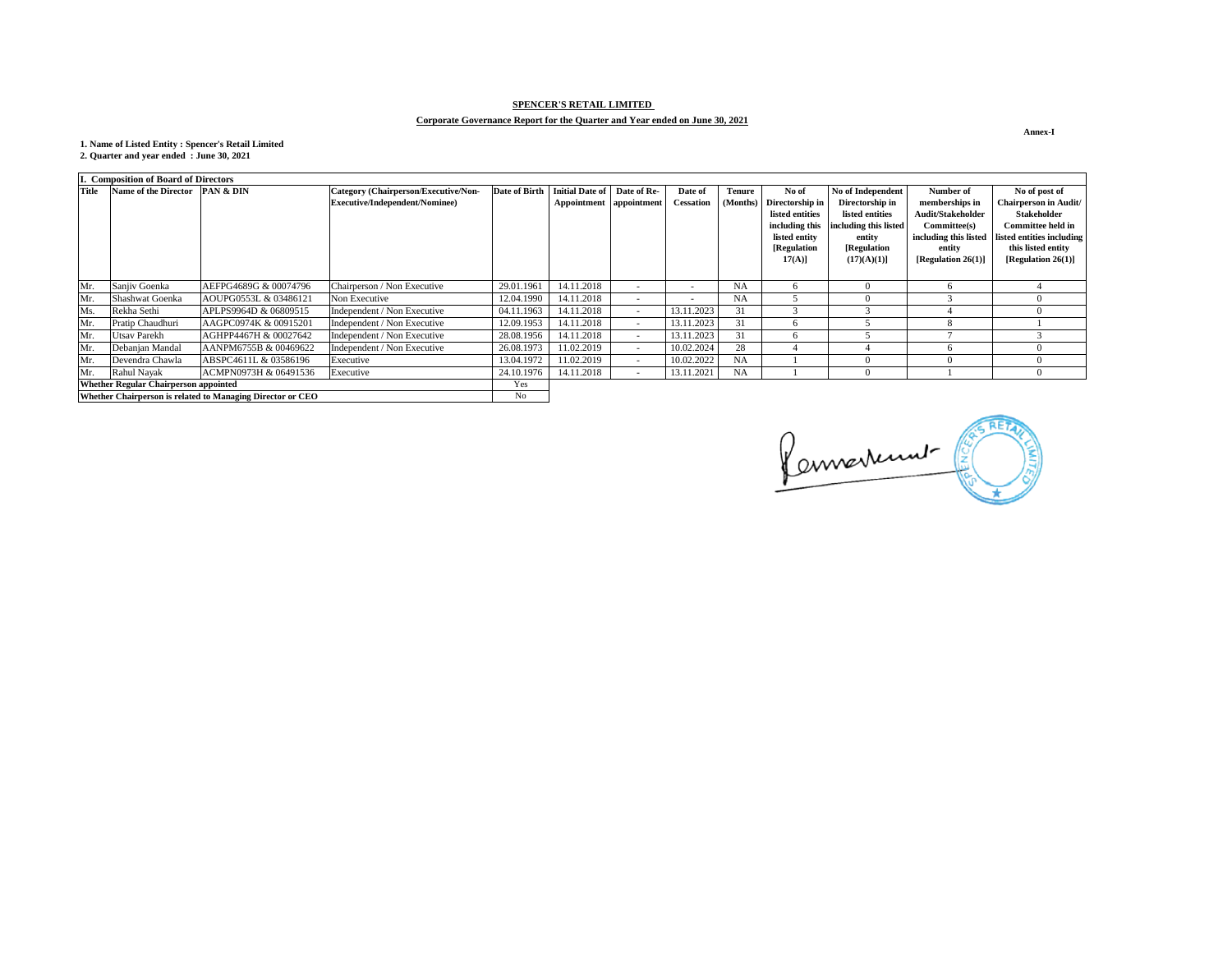# SPENCER'S RETAIL LIMITED

| <b>II. Composition of Committees</b>         |                                             |                                     |                                                                                 |                               |                          |
|----------------------------------------------|---------------------------------------------|-------------------------------------|---------------------------------------------------------------------------------|-------------------------------|--------------------------|
| <b>Name of Committee</b>                     | Whether regular<br>chairperson<br>appointed | <b>Name of Committee</b><br>members | Category<br>(chairperson/Executive/Non-<br><b>Executive/independent/Nominee</b> | Date of<br><b>Appointment</b> | <b>Date of Cessation</b> |
| Audit Committee                              | Yes                                         | <b>Utsav Parekh</b>                 | Chairperson / Independent                                                       | 14.11.2018                    | $\overline{\phantom{a}}$ |
|                                              |                                             | <b>Shashwat Goenka</b>              | Non Executive                                                                   | 14.11.2018                    |                          |
|                                              |                                             | Pratip Chaudhuri                    | Independent / Non Executive                                                     | 14.11.2018                    |                          |
|                                              |                                             | Debanjan Mandal                     | Independent / Non Executive                                                     | 14.11.2019                    | $\overline{\phantom{a}}$ |
| 2. Nomination & Remuneration Committee       | Yes                                         | <b>Utsav Parekh</b>                 | Chairperson / Independent                                                       | 14.11.2018                    |                          |
|                                              |                                             | Sanjiv Goenka                       | Non Executive                                                                   | 14.11.2018                    |                          |
|                                              |                                             | Pratip Chaudhuri                    | Independent / Non Executive                                                     | 14.11.2018                    | $\blacksquare$           |
| 3. Stakeholders Relationship Committee       | Yes                                         | Sanjiv Goenka                       | Chairperson / Non Executive                                                     | 14.11.2018                    |                          |
|                                              |                                             | <b>Shashwat Goenka</b>              | Non Executive                                                                   | 14.11.2018                    |                          |
|                                              |                                             | Rahul Nayak                         | Executive                                                                       | 14.11.2018                    | $\overline{\phantom{a}}$ |
|                                              |                                             | <b>Utsav Parekh</b>                 | Independent / Non Executive                                                     | 11.02.2019                    |                          |
| 4. Corporate Social Responsibility Committee | Yes                                         | Sanjiv Goenka                       | Chairperson / Non Executive                                                     | 14.11.2018                    |                          |
|                                              |                                             | Shashwat Goenka                     | Non Executive                                                                   | 14.11.2018                    | $\overline{\phantom{a}}$ |
|                                              |                                             | <b>Utsav Parekh</b>                 | Independent / Non Executive                                                     | 14.11.2018                    |                          |
|                                              |                                             |                                     |                                                                                 |                               |                          |
| 5. Risk Management Committee*                | Yes                                         | <b>Shashwat Goenka</b>              | Chairperson / Non Executive                                                     | 15.06.2021                    | $\blacksquare$           |
|                                              |                                             | <b>Utsav Parekh</b>                 | Independent / Non Executive                                                     | 15.06.2021                    | $\overline{\phantom{a}}$ |
|                                              |                                             | Devendra Chawla                     | Executive                                                                       | 15.06.2021                    |                          |
|                                              |                                             | Rahul Nayak                         | Executive                                                                       | 15.06.2021                    |                          |

\*Constituted by Board in its meeting held on June 15, 2021 as per recent amendment in SEBI (LODR), 2015.  $\mathbb{C}$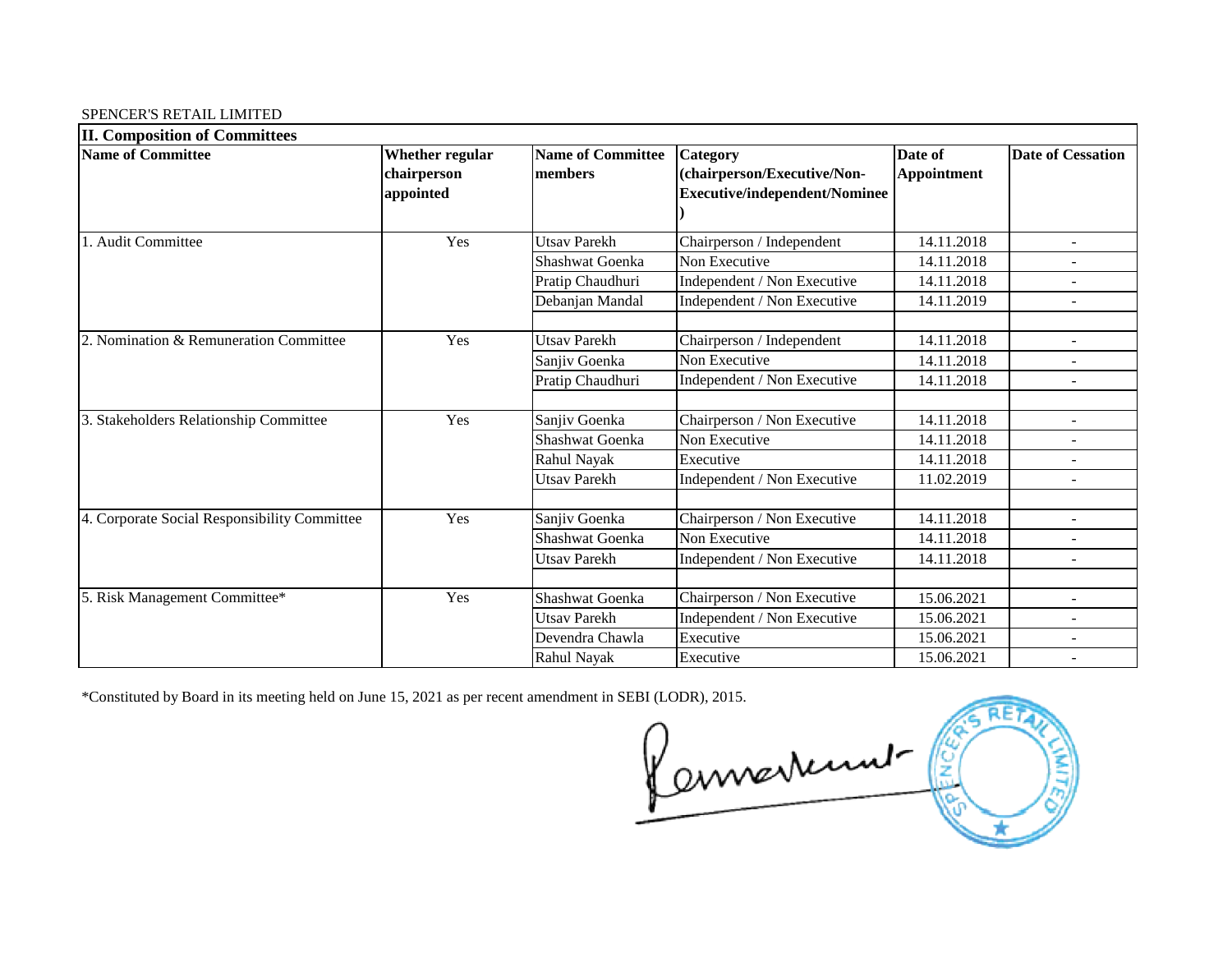### SPENCER'S RETAIL LIMITED

| <b>III.</b> Meeting of Board of Directors |                        |                                           |                   |                   |                      |  |  |  |
|-------------------------------------------|------------------------|-------------------------------------------|-------------------|-------------------|----------------------|--|--|--|
| Date of Meeting in the previous quarter   | Date of Meeting in the | Whether requirement of Number of          |                   | Number of         | <b>Maximum</b> gap   |  |  |  |
|                                           | relevant quarter       | $\sqrt{\text{Quorum met}(\text{Yes/No})}$ | Directors present | Independent       | between any two      |  |  |  |
|                                           |                        |                                           |                   | Directors present | consecutive meetings |  |  |  |
|                                           |                        |                                           |                   |                   | (in number of dave)  |  |  |  |
| 11-Feb-21                                 | 15-Jun-21              | Yes                                       |                   |                   | 123*                 |  |  |  |

| <b>IV. Meeting of Committees</b>                                                            |                   |         |                                  |                                          |                                                              |
|---------------------------------------------------------------------------------------------|-------------------|---------|----------------------------------|------------------------------------------|--------------------------------------------------------------|
| Date of Meeting of the committee in the relevant Whether requirement of Number of Directors |                   |         | <b>Number of</b>                 | Date of meeting of                       | <b>Maximum</b> gap                                           |
| quarter                                                                                     | <b>Quorum</b> met | present | Independent<br>Directors present | the committee in the<br>previous quarter | between any two<br>consecutive meetings<br>in number of days |
| <b>Audit Committee</b>                                                                      |                   |         |                                  |                                          |                                                              |
| 15-Jun-21                                                                                   | Yes               | 4       | 3                                | $11$ -Feb-21                             | $123*$                                                       |
|                                                                                             |                   |         |                                  |                                          |                                                              |
| <b>Stakeholders Relationship Committee</b>                                                  |                   |         |                                  |                                          |                                                              |
| 15-Jun-21                                                                                   | Yes               | 4       |                                  | 11-Feb-21                                | <b>NA</b>                                                    |
| <b>Nomination and Remuneration Committee</b>                                                |                   |         |                                  |                                          |                                                              |
| 15-Jun-21                                                                                   | Yes               | 3       | 2                                | <b>NA</b>                                | <b>NA</b>                                                    |
|                                                                                             |                   |         |                                  |                                          |                                                              |
| <b>Corporate Social Responsibility Committee</b>                                            |                   |         |                                  |                                          |                                                              |
| 15-Jun-21                                                                                   | Yes               | 3       |                                  | <b>NA</b>                                | NA                                                           |

\* The provision related to the Maximum Gap between 2 Board Meetings of 120 days is not applicable as per circular no. 08/2021 dated 03-05-2021

Connerment Comme